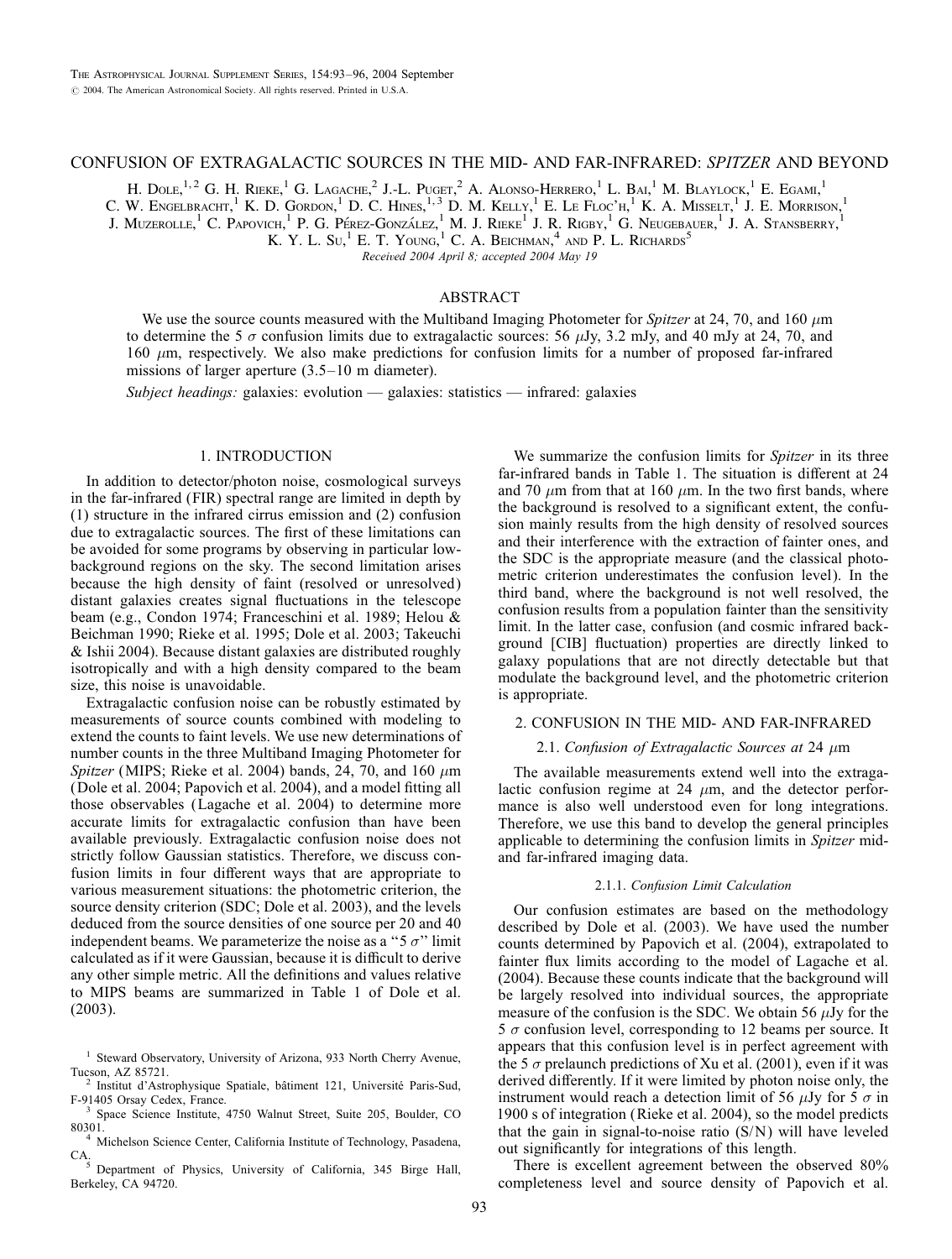| Criterion/Flux | 24 $\mu$ m<br>$(\mu Jy)$ | $70 \mu m$<br>(mJy) | 160 $\mu$ m<br>(mJy) |
|----------------|--------------------------|---------------------|----------------------|
|                | 56                       | 3.2                 | 40                   |
|                | 71                       | 3.5                 | 45                   |
|                | 141                      | 6.3                 | 63                   |
|                | 8                        | 0.7                 | 45                   |

TABLE 1 MIPS CONFUSION LEVELS<sup>a</sup>

<sup>a</sup> With the Lagache et al. (2004) model.<br><sup>b</sup> From Dole et al. (2003).<br><sup>c</sup> Using the flux corresponding to one source per 20 beams.<br><sup>d</sup> Using the flux corresponding to one source per 40 beams.<br><sup>e</sup> Using the standard photo

(2004) and our SDC confusion level. However, it should be possible in principle to integrate below the 56  $\mu$ Jy level, on a selected field of very low source density. In the ''GOODS Test Field'' in the European Large-Area ISO Survey North-1 (ELAIS N1) field (described in Papovich et al. 2004), we estimate the area suitable for a deeper integration to be about 5% of the field area.

### 2.1.2. Noise Analysis

We desired a test of these predictions that, as much as possible, was independent of assumptions about the infrared galaxy population. For this purpose, we have characterized the noise in the 24  $\mu$ m data from the ELAIS N1 field as the deepest observation obtained to date at this wavelength. We selected a very cleanly reduced region in the field, about  $2' \times 4'$ in size. We prepared two versions of the image in this region, both reduced identically, but one with an integration of 630 s and the other with an integration of 3800 s. We determined the pixel signal histogram in two ways. (1) On a small region that also appeared to be free of detected sources, we verified that the standard deviation as measured in these histograms scaled inversely with the square root of the integration time. (2) On the entire  $2' \times 4'$  region, we fitted a Gaussian with a width that was fixed to the expectation for detector/photon noise. We required this Gaussian to fit the negative side of the histogram only, on the assumption that there were no negative sources. We took the departure of the measured histogram from this fit toward positive fluctuations to be the influence of (at least) sources in the field. We measured the extension of the distribution toward positive values at half-maximum. We found that the width of the positive side of the distribution was larger than the pure detector/photon noise expectation by a factor of 1.7, in qualitative agreement with the effects of confusion. These excess fluctuations likely result from a combined effect of extragalactic sources, a faint cirrus, and a zodiacal light gradient. It is not clear at this stage which component dominates the fluctuations.

#### 2.1.3. Monte Carlo Simulation

To empirically quantify the effect of confusion, we carried out a Monte Carlo simulation of source extraction under the conditions appropriate for the *Spitzer* deep 24  $\mu$ m exposures. The approach is described in detail by Rieke et al. (1995). We built up a test field by distributing confusing sources randomly according to a power-law distribution matching the faint Spitzer number counts. Each source was entered as an Airy pattern. A test source of known amplitude was added to the center of the array, along with Gaussian noise. The sources

were then identified using a modified CLEAN algorithm, and finally the S/N was measured in a master array built up from the results of the CLEAN process and in extraction apertures of various sizes. An important aspect of this simulation is that it combines the effects of neighboring bright sources and of the underlying, unresolved distribution of faint ones, in a consistent manner. It should give a good measure of the confusion noise independent of the division between source density and photometric criteria.

In the simulation, we excluded all objects brighter than  $400 \mu Jy$  to avoid undue noise from bright-source artifacts. The first set of runs tested the extraction of a 56  $\mu$ Jy source in an  $0.8\lambda/D$  beam, the beam size previously indicated to provide optimum performance in a heavily confusion-limited situation (Rieke et al. 1995; this result was confirmed by the new calculations). We made 1200 runs for an integration time that was long enough to drive detector/photon noise down to 12.5  $\mu$ Jy, 5  $\sigma$ . They yielded a net 5  $\sigma$  limit of 60  $\mu$ Jy; removing the detector/photon noise leaves 59  $\mu$ Jy of confusion noise. That is, this approach agrees well with the SDC-determined limit of 56  $\mu$ Jy.

We also simulated the results to be expected from shorter integration times. For example, if the 5  $\sigma$  detector/photon noise limit was set to 65  $\mu$ Jy, then the indicated 5  $\sigma$  level of confusion noise was 76  $\mu$ Jy, significantly poorer than that from the simulation of very long integrations. This effect probably results from the increased uncertainty in source centroiding and the resulting lower accuracy in extracting accurate source measurements from a confused field. To test this hypothesis further, we simulated extraction of a 36  $\mu$ Jy source in the high S/N integration case and found that the indicated 5  $\sigma$  confusion limit rose to 64  $\mu$ Jy, confirming the effect.

### 2.2. Confusion by Extragalactic Sources at 70  $\mu$ m

At 70  $\mu$ m, we again use the number counts (Dole et al. 2004) as the basic input for determining the confusion level. The updated model of Lagache et al. (2004) was used to extrapolate the counts and to derive updated confusion limits. The use of a model is critical in this case because the contribution of unresolved sources is not negligible. We derive a confusion level at 70  $\mu$ m of 3.2 mJy using the SDC (Table 1). The differential source counts are almost flat (when divided by the Euclidean component), and the contribution from unresolved sources is much smaller than that of the resolved sources. These results demonstrate that the SDC estimate is the appropriate one; that is, the confusion is dominated by faint resolved sources rather than by the unresolved background due to even fainter objects. Further details are given in Table 1. From the instrument radiometric model, we estimate that about 1800 se of integration would be required to reach this limit.

Again, we sought to check these results by a pure fluctuation analysis on the data without referring to galaxy population models. We used the data described by Dole et al. (2004) for the Chandra Deep Field–South. We determined the evolution of  $\sigma_{\text{tot}}$ , the standard deviation of a Gaussian fitted to the surface brightness distribution as a check of the results from extrapolating number counts downward. Data were combined into six mosaics corresponding to 100–600 s integration time per sky pixel with 100 s steps. Figure 1a shows the evolution of  $\sigma_{\text{tot70}}$  with time. We do not observe substantial flattening in the  $\sigma_{\text{tot70}}$  time evolution. We conclude that MIPS 70  $\mu$ m surveys do not yet reach the confusion limit after 600 s of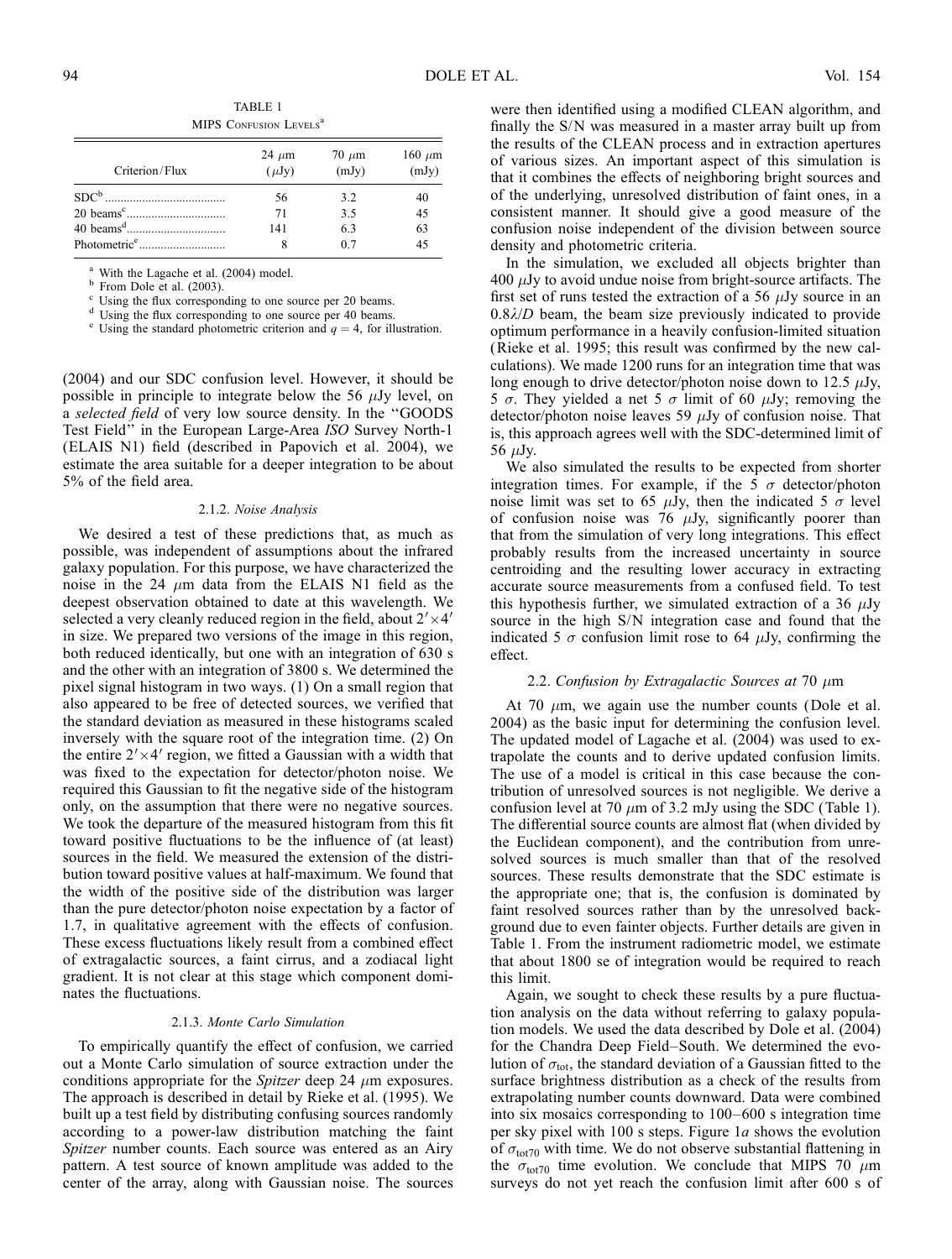

Fig. 1.—Evolution of  $\sigma_{\text{tot}}$  (resulting contribution from the confusion noise and instrument noise, derived from the Gaussian fit in the brightness map pixel histogram) as a function of integration time, with a fit (dashed line) of the form  $\sigma_{\text{tot}}^2 = \sigma_{\text{inst}}^2 + \sigma_{\text{conf. brightness}}^2 = At^{-1} + C^2$ . Dot-dashed line: Constant term *C. Dotted line:*  $(A/t)^{1/2}$  term. (a) 70  $\mu$ m and (b) 160  $\mu$ m. Notice the different scales in time (seconds) and  $\sigma_{\text{tot}}$  (in brightness  $\mu$ Jy arcsec<sup>-2</sup>).

integration. An estimate of the confusion level is given by fitting the time evolution of  $\sigma_{\text{tot70}}$ . We find that the detector/ photon noise will be roughly equal to the confusion noise at  $\geq$ 800 s of integration, with large uncertainties, because the fluctuation curve is still dropping almost like the inverse square root of the integration time at the longest integration available. As at 24  $\mu$ m, this result is in satisfactory agreement with the integration time predicted by the SDC modeling.

# 2.3. Confusion by Extragalactic Sources at 160  $\mu$ m

The data used at 160  $\mu$ m are also described by Dole et al. (2004). The Lagache et al. (2004) model predicts a confusion level of 40 mJy (Table 1). From the instrument radiometric model, we estimate that about 70 s of integration would be required to reduce the instrument and photon noise to the level of the confusion noise.

A fluctuation analysis similar to the one at 70  $\mu$ m was conducted at 160  $\mu$ m, where six mosaics corresponding to integration times of 20–120 s (with 20 s steps) were studied. Analyzing the fluctuations is more difficult in this case because bright sources in the Euclidean regime contaminate the statistics and because the map's S/N is not uniform. Nevertheless, we estimate from Figure  $1b$  that the confusion noise and the detector/photon noise should be equal at about 95 s of integration, in good agreement with the result from the SDC analysis.

### 2.4. Confusion by Galactic Cirrus

Another sensitivity limitation arises as a result of the structure of the IR cirrus. To estimate how this cirrus emission may affect the source detectability, we compared the 80% completeness limits in sky regions characterized by different cirrus background levels, using simulations as described in Papovich et al. (2004). We used a dedicated engineering observation of a *bright cirrus* in Draco, with an H<sub>I</sub> column density  $n_{\text{H I}}$  varying between 4 and  $14 \times 10^{20} \text{ cm}^{-2}$ . At 24  $\mu$ m, we find a relatively weak effect and derive a completeness degradation of 15% ( $\sim$ 50  $\mu$ Jy increase from 340  $\mu$ Jy) between the dark and bright parts of the cirrus field. The effects of the cirrus are more conspicuous at 70  $\mu$ m. We reach 80% completeness limits in Draco of  $\sim$ 17 and  $\sim$ 27 mJy. In a low-cirrus field (e.g., Marano) and for a similar integration time (100 s), this level drops to  $\sim$ 12 mJy. We compared the estimates in Draco with those provided by the performance estimation tool of the Spitzer Science Center and found that the measured value variations as a function of the cirrus strength are in general agreement (within 30%) with those estimated by the tool from low to medium background. This comparison will be refined as we continue to acquire far-infrared data.

### 3. IMPLICATIONS FOR FUTURE OBSERVATORIES

A number of cryogenically cooled space telescopes have been proposed for the mid-infrared (MIR), the FIR, and the submillimeter spectral ranges. Table 2 summarizes the main characteristics of some of these observatories. Herschel (Pilbratt 2001), the James Webb Space Telescope (JWST; Gardner 2003), the Space Infrared telescope for Cosmology and Astrophysics (SPICA; Matsumoto 2003), and the Single Aperture Far-Infrared Observatory (SAFIR; Yorke et al. 2002) have at least one photometric channel in common with MIPS. As examples, we focus on the Herschel Photodector Array Camera and Spectrometer (PACS) at 75 and 170  $\mu$ m, on the *JWST* Mid-InfraRed Instrument (MIRI) at 24  $\mu$ m, and on SPICA and SAFIR at 24, 70, and 160  $\mu$ m, assuming in each case that the MIPS filters will be used.

For each of these observatories, we compute predictions for the confusion level for unbiased surveys using the Lagache et al. (2004) model of source counts. We assume a Gaussian beam profile for these future observatories, with an FWHM of 1.22 $\lambda/D$ ,  $\lambda$  being the wavelength and D the diameter of the primary telescope mirror, given in Table 2. The underlying assumption to be made by these planned facilities for the deepest surveys is that they will be confusion-limited. This means that we did not take into account other sources of noise, for instance photon noise due to insufficient integration times or thermal background due to the warm telescope—by design, *Herschel* and *JWST* might be in the latter case. Normally background-limited photon noise observations would give a sensitivity limit scaling as the aperture squared for a diffraction-limited system. Figure 2 shows that confusion noise at 24 and 70  $\mu$ m drops much faster than the size of the aperture squared (dashed line) because source counts are shallower below fluxes where most of the CIB has been resolved into sources. That is why the next generation of large far-infrared telescopes will be much less confusion-limited than Spitzer.

TABLE 2 Telescopes and Predicted Confusion Levels

| Parameter                               | Herschel <sup>a</sup> /SPICA | $JWST^{\,b}$ | <b>SAFIR</b>           |
|-----------------------------------------|------------------------------|--------------|------------------------|
|                                         | 3.5                          | 6.0          | 10.0                   |
| 24 $\mu$ m SDC <sup>c</sup> ( $\mu$ Jy) |                              | 0.18         | ${<}0.01$ <sup>d</sup> |
| 70 $\mu$ m SDC <sup>c</sup> (mJy)       | 0.16                         | .            | 0.004                  |
| $160 \mu m$ SDC (mJy)                   | 10                           | .            | 0.6                    |

<sup>a</sup> With PACS.<br><sup>b</sup> With MIRI.<br><sup>c</sup> With the Lagache et al. (2004) model and using the SDC from Dole et al. (2003).  $\frac{d}{d}$  Outside the range of the current model flux grid.